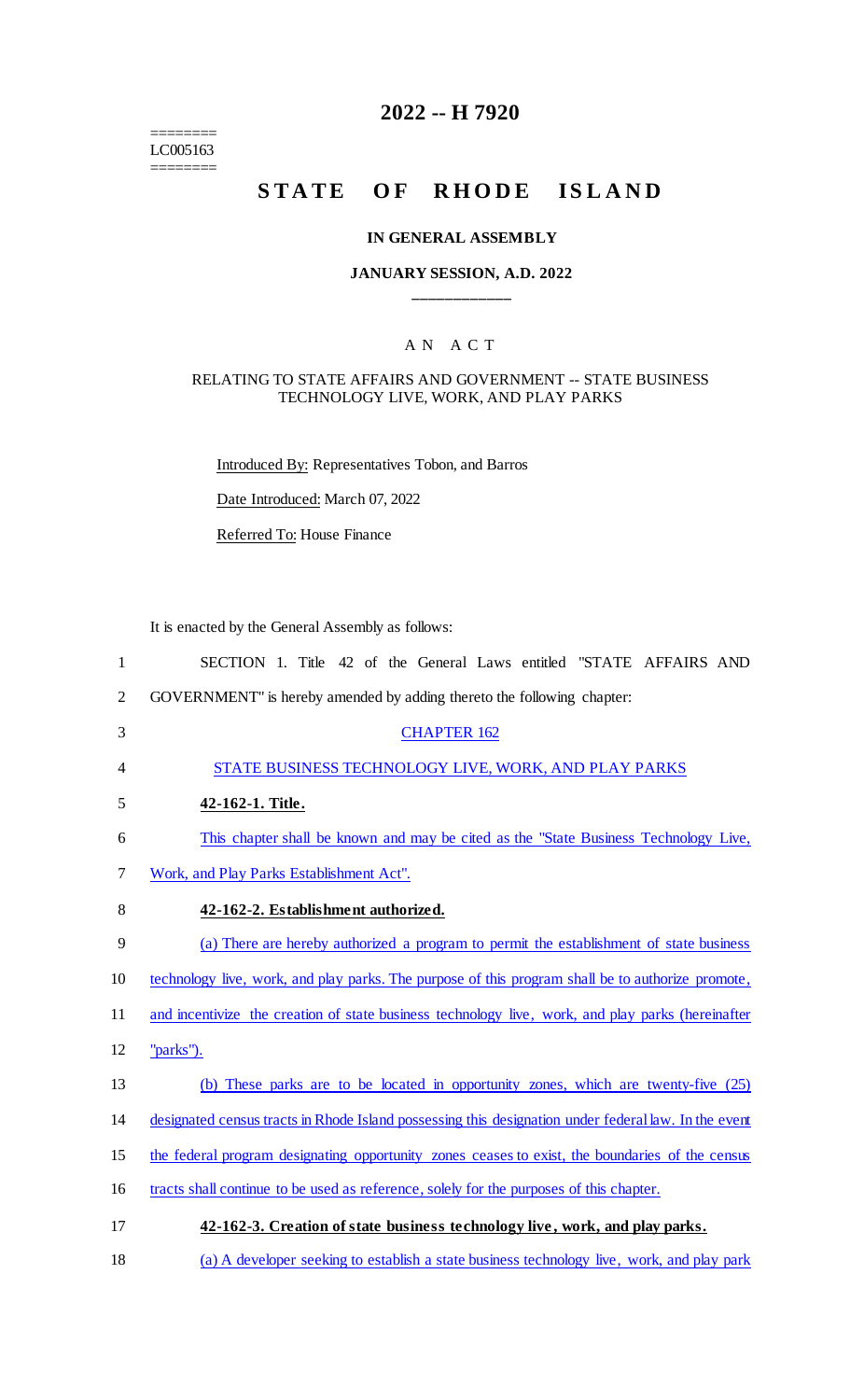in an opportunity zone shall file an application to do so with the director of the commerce corporation. This proposal must address the following: (1) The parks created in the opportunity zones shall be designed to be self-sustaining in 4 terms of energy consumption. The parks shall use technology for heating and electric utility supply within the zone to meet the residential, recreational, employment, and industrial needs of those residences and businesses within the park. (2) The parks shall utilize, include and promote current and emergent technologies such as cyber-defense, block chain, crypto-currency, and software development. (3) The parks shall be designed with considerations of access and proximity to public transit, including buses and trains. (4) The parks shall include low- and moderate-income housing. (5) Rental costs in the park shall be fixed for a period of at least five (5) years for both residential and commercial properties in the park. (b) The director of the commerce corporation shall review applications seeking to establish a park on a rolling process, that is, as applications are submitted. The director shall make determinations authorizing the development of the parks. **42-162-4. Eminent domain power.**  The state may take lands in these opportunity zones by the eminent domain process 19 pursuant to the provisions of chapter 64 of title 42 including, but not limited to, the provisions of § 20 42-64-9, if the site is underutilized and there is no immediate development plan by the owner in place for the property. The director may use this power to not only take lands but also to authorize a development of a park in areas which are not otherwise zoned for the uses proposed; provided that, in making these determinations, the director shall give strong consideration and heavy weight 24 to the health and safety of residents within and near the proposed park. **42-162-5. Monitoring -- Rules and regulations.**  (a) The program shall be administered by the secretary of the commerce corporation. (b) The commerce corporation shall monitor the park and ensure that the proposed portions of the park are being implemented as set forth in the plan. (c) The commerce corporation shall promulgate rules and regulations to implement the provisions of this chapter. **42-162-6. Fund established.**  (a) There is hereby established a separate fund within the department of the general treasurer be known as the state business technology live, work, and play parks revolving fund (hereinafter the "fund"). This fund shall be administered by the general treasurer in accordance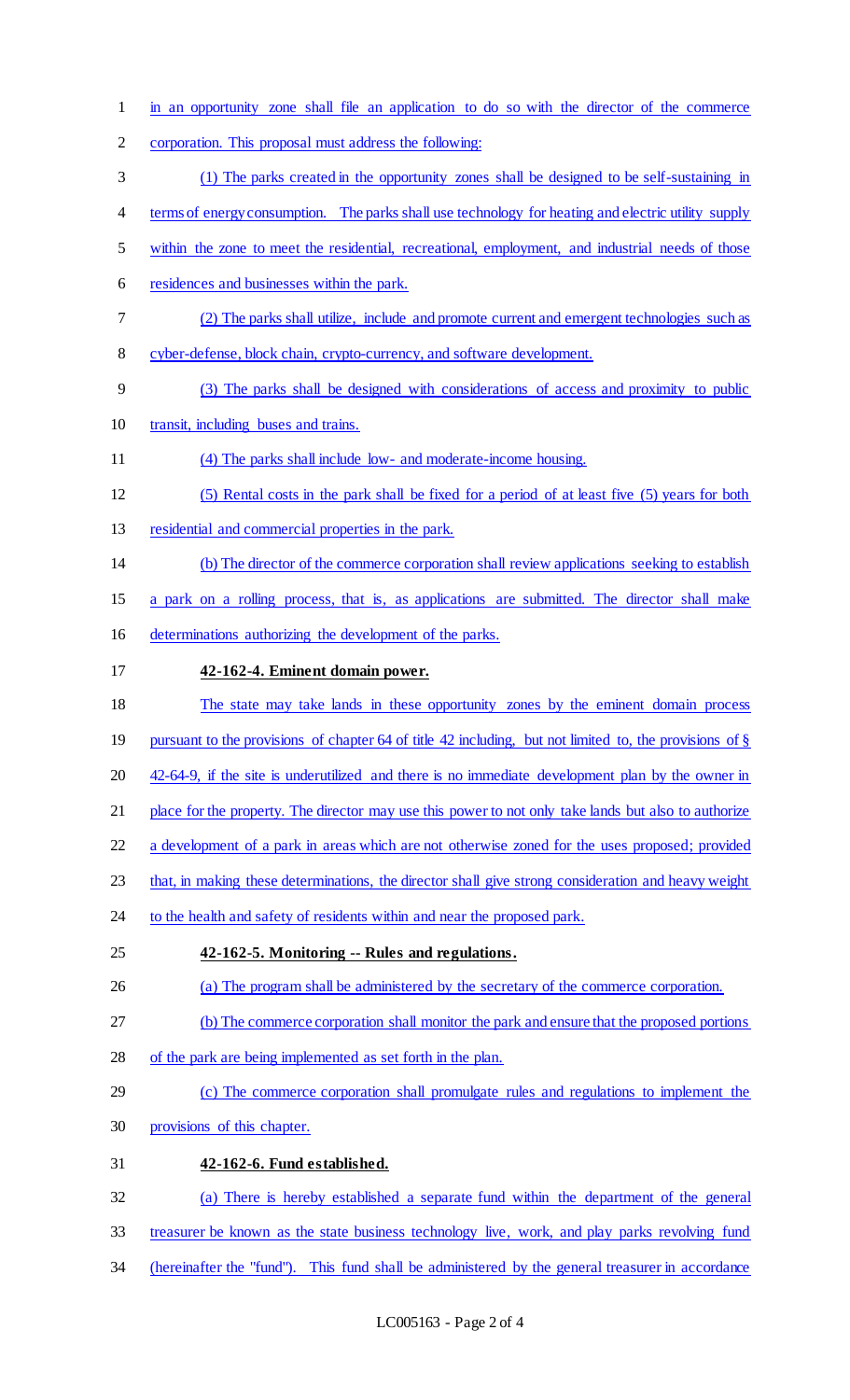2 the commerce corporation. The fund shall consist of such sums as the state may from time to appropriate. This fund shall also consist of interest earnings, money received from the federal government, gifts, bequests, donations, or otherwise from any public or private source. (b)(1) The fund shall be used for the purpose of issuing grants and loans through a competitive bid application process through the commerce corporation to developers who propose to build state business technology live, work, and play parks in opportunity zones in Rhode Island. (2) In addition to the competitive bid process, the secretary of the commerce corporation may award loans and grants from the fund to developers whose proposals, submitted pursuant to § 42-162-3, that the secretary determines are exceptionally viable projects and which merit state financial support from the fund. (c) Pursuant to subsection (a) of this section, the general assembly shall appropriate, out of 13 any money not already appropriated for the fiscal year commencing July 1, 2023, the sum of one million dollars (\$1,000,000), as the initial sum to start fund. (d) Amounts credited to the fund shall be subject to appropriation and money remaining in the fund at the end of a fiscal year shall not revert to the general fund and shall be available for expenditure in the subsequent fiscal year. (e) The secretary of the commerce corporation, in consultation with the general treasurer and the department of business regulation, shall promulgate rules and regulations for the administration of this loan and grant process, which shall include, but not be limited to, the process of applying for a grant or loan from the fund and the criteria to be used in awarding a grant or loan. These rules and regulations may relate to, but shall be a separate process from, the rules and regulations for the application to establish a park. (f) The application process to obtain a loan or grant from the fund shall be separate from 25 the application to establish a state business technology live, work, and play parks program. 26 Provided, a developer may submit dual applications for both the establishment of a park and for a loan or grant to support the park; provided further that, in such case, both applications shall be subject to competitive bid requirements set forth in the rules and regulations promulgated pursuant 29 to this section. SECTION 2. This act shall take effect upon passage.

with the same laws and fiscal procedures as the general funds of the state, and in consultation with

#### ======== LC005163 ========